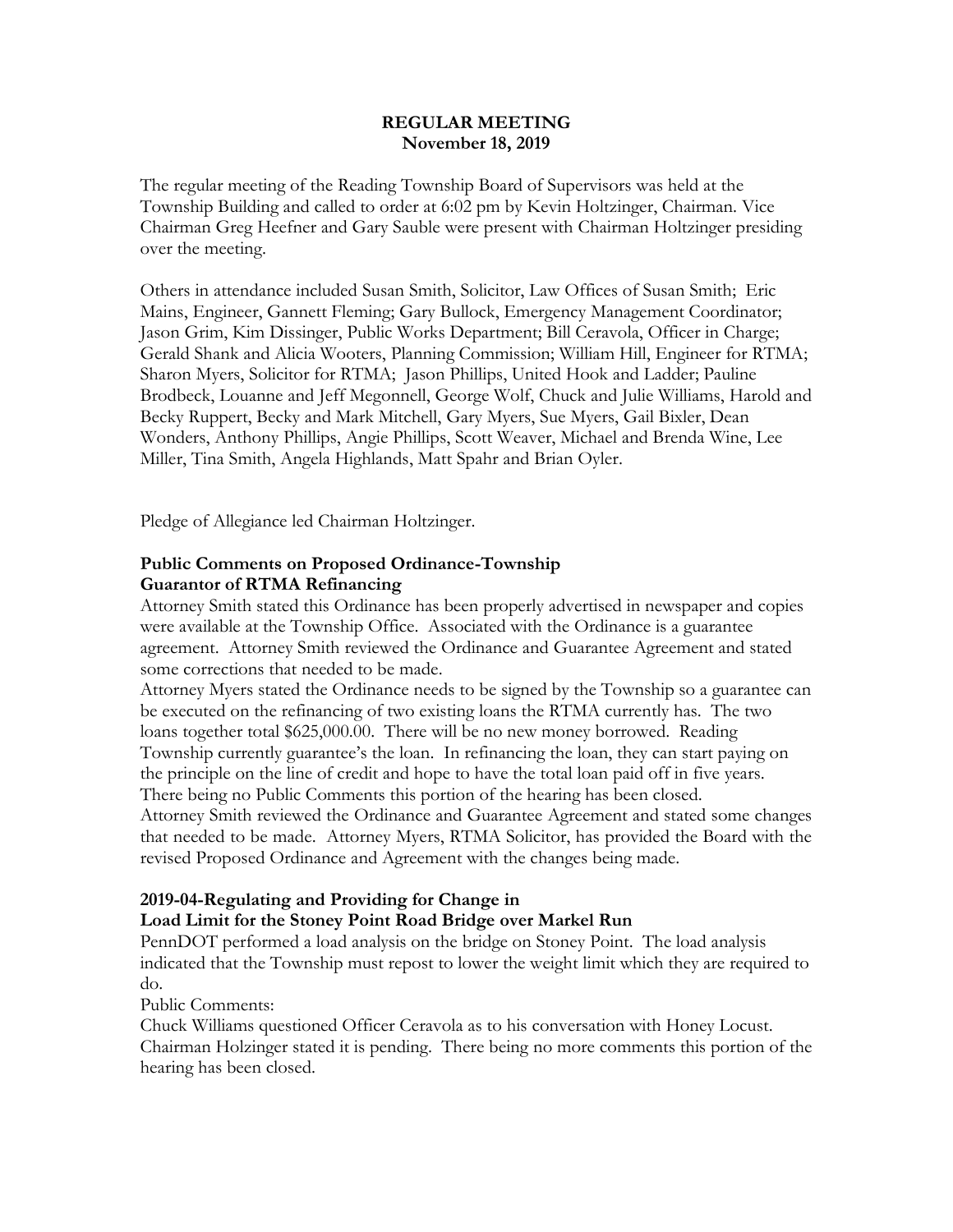Minutes of October 21st Regular Meeting were approved with a correction on a motion by Mr. Heefner, seconded by Mr. Sauble; motion carried unanimously.

Minutes of November 6<sup>th</sup> Special Meeting were approved with corrections on a motion by Mr. Sauble, seconded by Mr. Heefner; motion carried unanimously.

Minutes of November 14<sup>th</sup> Budget Meeting were approved on a motion by Mr. Sauble, seconded by Mr. Heefner; motion carried unanimously.

#### **ANNOUNCEMENTS**

Chairman Holtzinger, Mr. Heefner and Officer Ceravola met with PennDOT on October 31<sup>st</sup> to discuss dangerous intersections.

The Board of Supervisors met with Company 32 on October 31<sup>st.</sup>

The Board met on November 18<sup>th</sup> with PennDOT to discuss possible land acquisition for SR 234 and SR 94 improvements

### **PUBLIC COMMENTS**

Harold Rupport asked if there is any way they can control mosquitoes in the storm water pits. Mr. Mains stated if it is a traditional detention basin, they must de-water in less than 72 hours which is less than breeding time for mosquitoes. If Mr. Rupport has any concerns, he can contact Deb Mussleman at the Conservation District.

Chuck Williams stated the swimming pool has been filled in at 5435 Carlisle Pike.

Gerald Shank stated there has been a white work truck at the abandoned property located at 5324 Carlisle Pike.

Alicia Wooters stated she is here as a concerned citizen and taxpayer of Reading Township. She lives in Hampton. She stated in looking at the Townships 2020 budget, there is a list of contributions. The Board allocated \$3,000.00 to East Berlin Community Center, \$3000.00 to the East Berlin Library and \$50,000.00 to Northeast Adams Fire Department, which is the merger between East Berlin and Lake Meade Fire Companies. Ms. Wooters questioned the Board as to why they are stalling in taking over the Hampton Fire Company building and ball field, a total of 10 acres, for a rec park. She stated we are Reading Township not East Berlin and she does not have anything against East Berlin, but she would like our own facilities closer to home and part of our town and township. Her request to the Supervisors is to consider saving Reading Townships identity as Hampton/Reading Township while the opportunity exists to have a property assessed at over \$800,000.00 by the county turned over to the township for our citizens' use and enjoyment.

Jeff Megonnell asked if he heard correct and Northeastern Adams is going to receive \$50,000.00 next year. Chairman Holtzinger stated that was correct and United Hook and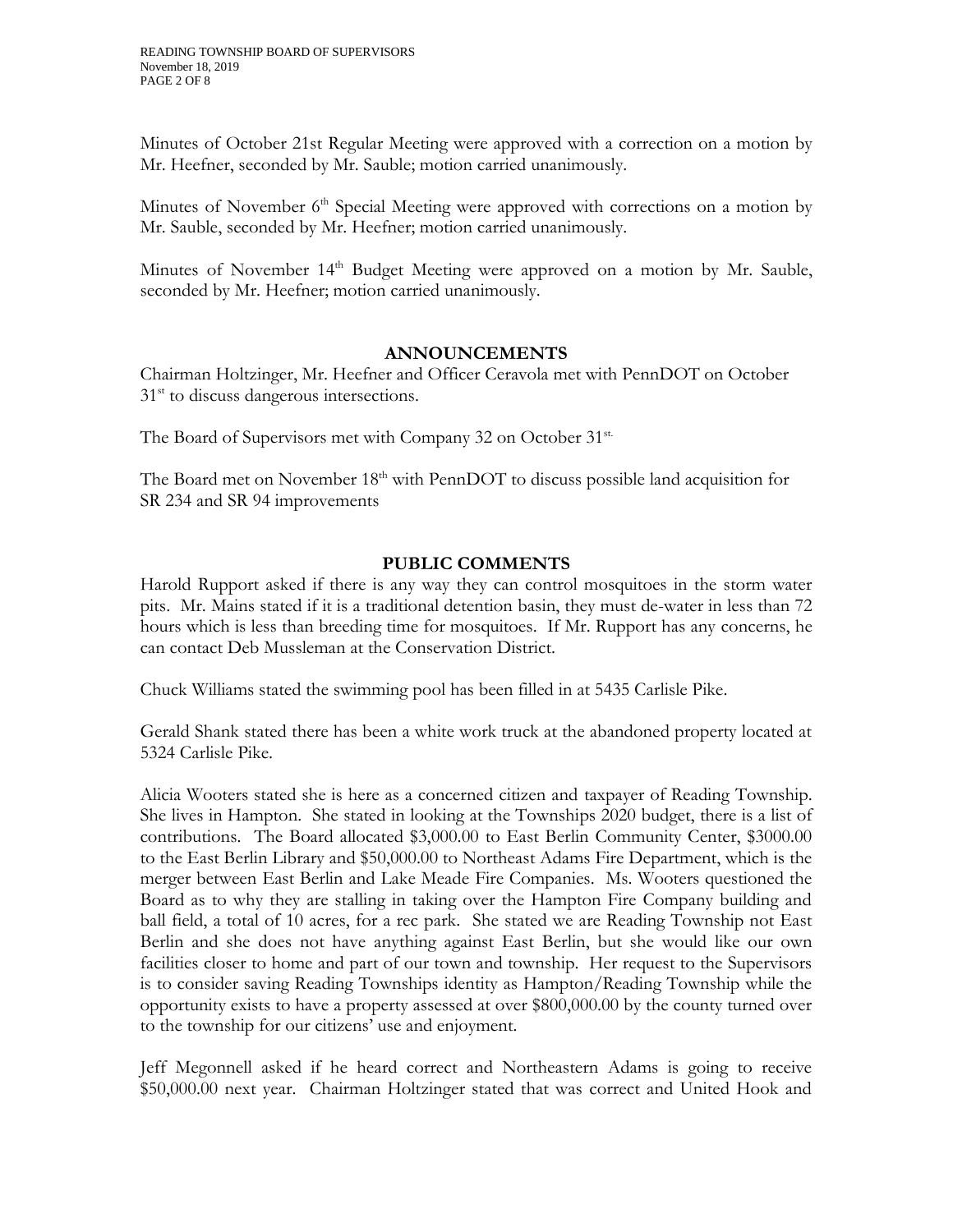Ladder, York Springs and Heidlersburg will each receive \$8,000.00. Mr. Megonnell stated that is a slap in the face to the members of Hampton Fire Company.

Louanne Megonnell stated any money that is given to United Hook and Ladder from the Township goes towards Reading Township not United Hook and Ladder.

Gary Bullock stated Attorney Neubaum was supposed to call him when he had the paperwork ready to sign the property over to the Township. Attorney Neubaum never contacted Mr. Bullock.

Chairman Holtzinger stated putting comments on Facebook does not help the situation between the Township and United Hook and Ladder.

Alicia Wooters stated the reason why this has gotten carried away with the Hampton Property is because the merger went through in Court and was approved without the property being signed over ahead of time. The agreement was that the property was to be signed over to the Township before that merger happened, so why did Hampton go into Court and agree to the merger when they knew the property was not taken care of yet.

Gail Bixler stated she will not be able to be at the meeting on December  $9<sup>th</sup>$  for the rezoning of Chairman Holtzinger's land. She stated she thought rezoning to residential was going through, but she understands it is stay with Commercial. As a resident of Reading Township, she is very disappointed that it is going to move forward as a zoning change. Mr. Heefner stated it is only a proposal it is not moving forward. Ms. Bixler stated she thinks the process is moving along quickly and wonders if all the due diligence has been done before the meeting on December 9<sup>th</sup>. Chairman Holtzinger stated, his engineer, attorney and himself made this presentation this time last year to the Planning Commission.

Harold Ruppert stated he does not understand why residents from Hampton Heights are complaining about the rezoning. Years ago, the area which they are living was once a farming area.

Brian Oyler stated he has lived in many area's and he loves this area and the quietness. He is concerned about an industrial complex moving in and how the area will change. He stated the community is against it, but nobody is listening.

Becky Mitchell stated the rezoning is a conflict of interest because it is a Supervisor requesting it and there are also some ethic issues. Ms. Mitchell stated they have consulted with local and state policitians and the Adams County Solicitor and Reading Township activities are on the radar. She stated it is also at the Attorney General's Office. Her concern is Adams County Planning and Development and the Planning Commission have not recommended the proposal and if the three Supervisors approve, what kind of precident does that send to any property owner in Reading Township. Ms. Mitchell would like to see Chairman Holtzinger remove himself from his Supervisor Position then start the process over again. He will then have removed himself from any conflict of interest. He can also postpone the process until there is an elected official on the Board and not appointed positions. Chairman Holtzinger stated nothing has been done unethically.

Attorney Smith stated any person in this room has the right to petition to have their property rezoned. That was done with no conflict of interest. No action has been taken. When someone makes a request, the process set by law is they have a right for that request be forwarded to Planning and Development and the Planning Commission for review and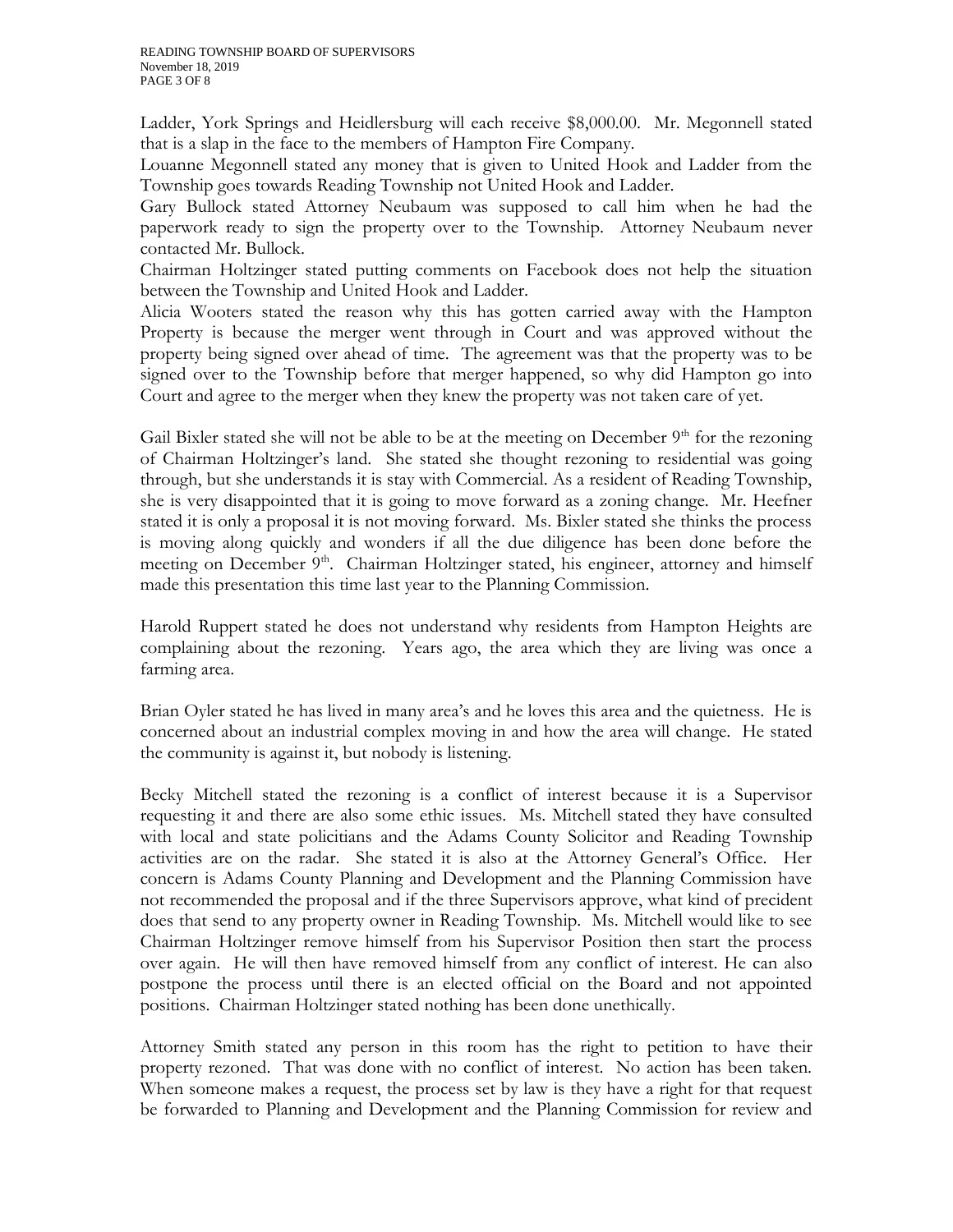comment. That has been done and no one influenced that process. By law, when that process is complete the next step is a public hearing which has been set for December  $9<sup>th</sup>$ . It will be a public hearing to hear public comments. No actions have been taken that constitutes a conflict. Chairman Holtzinger will recuse himself and will not be participating in the public hearing. Legislature states when you have a three-member board, despite conflict, if two members of the board can not resolve questions then the third conflicted member can vote. That is what the law states.

Becky Mitchell stated she can give a list of conflicts and that is the why they have gone to local and state representatives and the Attorney General.

Harold Ruppert stated someone could buy this farmland and we could go through this all over again.

Mr. Heefner stated Chairman Holtzinger could keep it zoned as is and someone could buy it and have a turkey, chicken or hog farm and no one can do anything if it meets the requirements.

Mark Mitchell stated he does not have a problem with Chairman Holtzinger as a resident. He has every right to ask for rezoning.

Jeff Megonnell questioned Attorney Smith if the two Supervisors can not agree Chairman Holtzinger can vote? Attorney Smith stated that is correct.

Matt Spahr distributed Adams County recommendations. Mr. Spahr stated he does not have a problem with Chairman Holtzinger personally.

Chairman Holtzinger stated he was a good guy if he left Mr. Spahr hunt on his property. Ms. Mitchell questioned Chairman Holtzinger if he is acting like an official now. Chairman Holtzinger retracted his previous statement. Mr. Spahr stated he received permission but never hunted on his property. Mr. Spahr is frustrated as to how fast the process is going. Mr. Spahr questioned the Board as to how long a Supervisor must live in the Township. Chairman Holtzinger stated his tenants are moving out of his farmhouse and he will be moving in. Mr. Spahr asked Chairman Holtzinger how he can have his best interest if he is not living in the area. Chairman Holtzinger stated he owns 250 acres, employs people, pays taxes in the Township, receives mail in the Township and has resided in the Township for a long time and will be residing here again. His previous living situation was temporary.

# **ENGINEER'S REPORT**

#### **DEP Resolution for Plan Revision Resolution #2019-19**

The subdivision plan previously submitted by Mr. Mummert was approved by the Board of Supervisors with a condition that the Department of Environmental Protection (DEP) approve the Sewage Facility Planning Module. The initial Exemption Module was declined with DEP requesting a Full Planning Module be submitted which requires a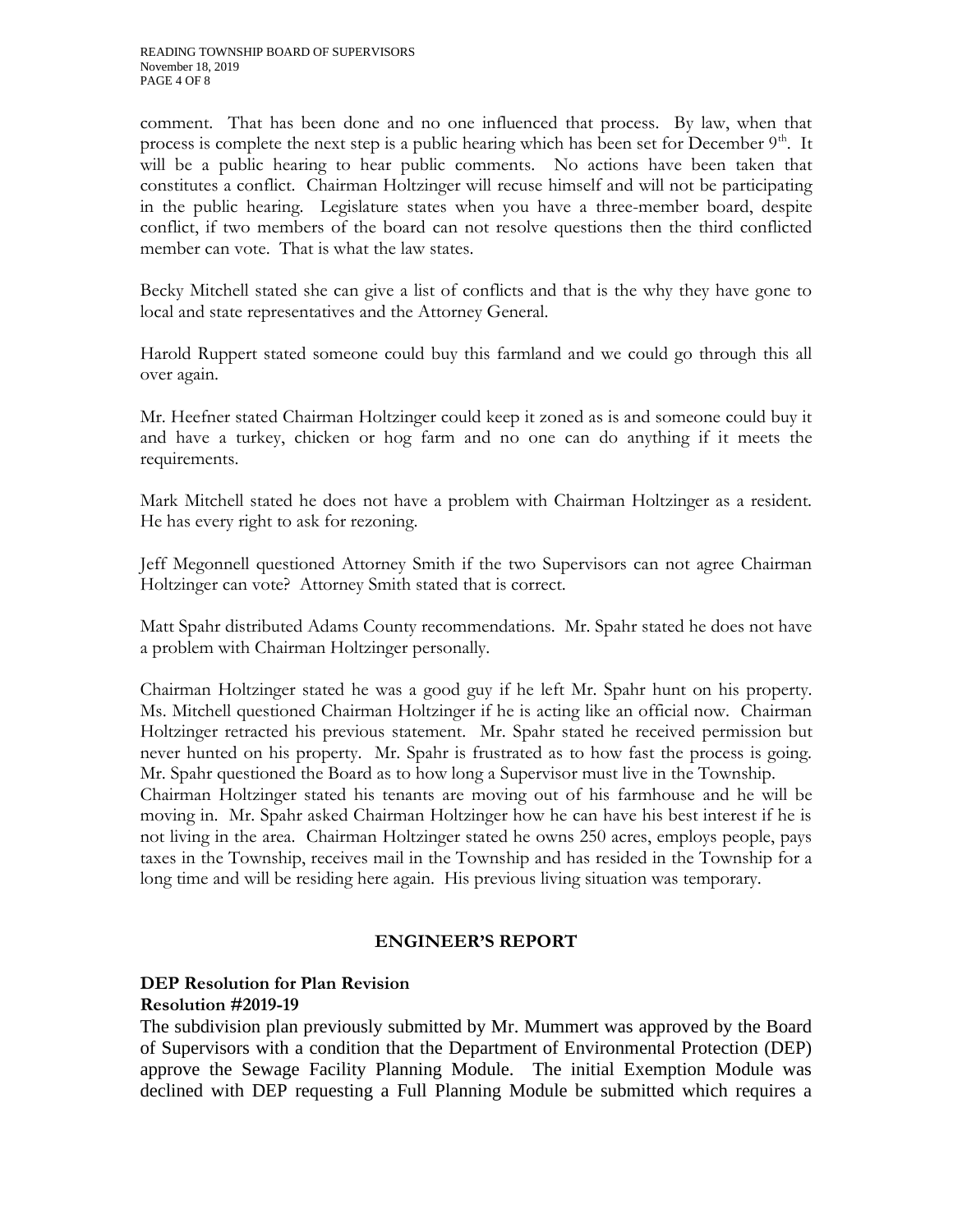Component 4A to be signed by the Planning Commission. Mr. Heefner made a motion to adopt Resolution #2019-19 Ladd Mummert Sewage Facility Planning Module for Chairman Holtzinger and to authorize Kimberly Beard, Township Secretary, to sign, second by Mr. Sauble; motion carried unanimously.

# **Resolution #2019-21 Requesting Grant to improve Public Water Supply and Sewer Systems**

Mr. Mains stated this is relative to small sewer and water grant the Township will be applying for. The grant will be used to do some drainage work through the State grant agency. The Resolution is acknowledging the support of the Township. Mr. Sauble made a motion to acknowledge Township support of application and allowing Garry Wilt and Kimberly Beard to sign any relative documents should the Township be awarded the grant, second by Mr. Heefner; motion carried unanimously.

Mr. Mains has completed the cost estimate for road work from SR 234 to Iris Lane. Chairman Holtzinger would like to move the road work back 100' from SR 234 because of the work PennDOT will be doing at the intersection at SR 234 and SR 94. Mr. Mains will adjust his cost estimate to reflect that change.

# **MISCELLANOUS**

### **PennDOT-Signal Light at 234 and 94 Resolution 2019-20**

Mr. Heefner made a motion for Chairman Holtzinger to sign Resolution #2019-20 acknowleding PennDOT to perform work at SR 234 and SR 94, second by Mr. Sauble; motion carried unanimously.

# **OLDS District 1 Delinquent Account**

Mr. Wilt would like the Board to advise him on how to proceed with the delinquent accounts of the residents who have not complied with the OLDS Ordinance and have not had their septic's pumped in district 1. There is a short list and Mr. Wilt has sent seven letters out to each property owner. There is a fine of \$50 for each month they do not comply. Attorney Smith stated the next step would be a non-criminal citation filed to the magistrate. The administrative staff who handles the OLDS Program can prosecute and appear at the hearing. The Township must get an assignment of a code from the magistrate office. The citation will be delivered to the resident by the Sherriff's department. Mr. Heefner made a motion to proceed filing with the magistrate except for 530 Conewago Drive and 774 Peepytown Road until further information is obtained, second by Mr. Sauble; motion carried.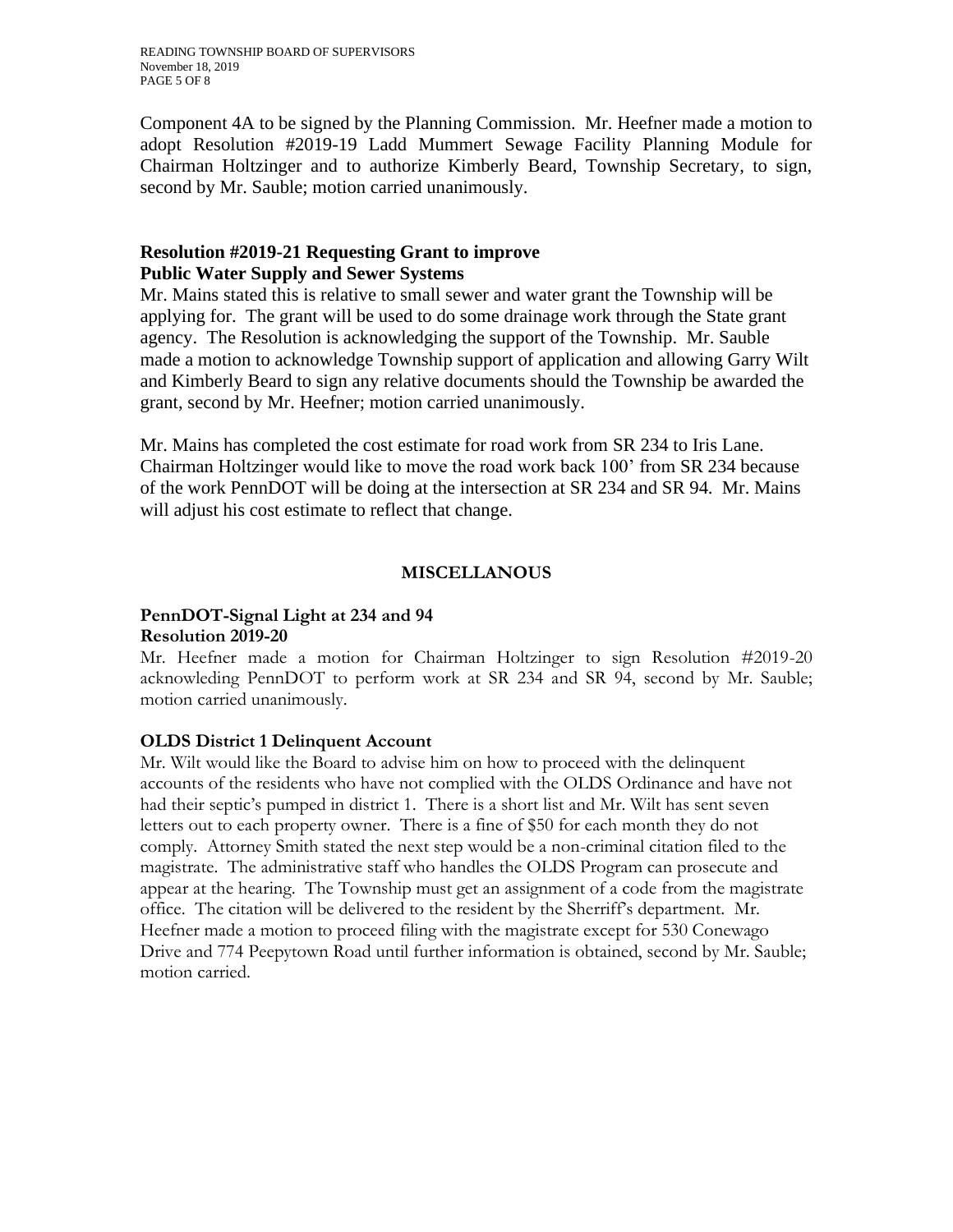READING TOWNSHIP BOARD OF SUPERVISORS November 18, 2019 PAGE 6 OF 8

#### **Ordinance-Township guarantor of RTMA refinancing**

Mr. Sauble made a motion to adopt the RTMA refinancing Ordinance #2019-03, second by Mr. Heefner; motion carried unanimously.

#### **Ordinance #2019-04 Change in Load Limit for the Stoney Point Bridge Over Markle Run**

Mr. Heefner made a motion to approve Ordinance #2019-04 regulating and providing for a change in load limit for the Stoney Point Road Bridge over Markle Run, second by Mr. Sauble; motion carried unanimously.

### **Debt Statement and Borrowing Base Certificate for RTMA Refinancing**

Attorney Smith stated this form must be file with DCED. This form reflects the Township guaranteeing the amount of \$625,462.57 as described by the RTMA Solicitor which is to be paid back in five years and it is to replace the two debts they currently have. Mr. Heefner made a motion to approve the Debt Statement pursuant to Section 8110 and Borrowing Base Certificate section 8002 to be signed, second by Mr. Sauble; motion carried unanimously.

#### **SR 234 and SR 94 PennDOT acquisition of Township-owned Property**

#### **for Road Improvements**

Mr. Heefner approved entering negotiations with PennDOT for acquisition of Township property only at SR 234 and SR 94, second by Mr. Sauble; motion carried unanimously.

#### **Referral of Zoning Ordinance Amendment to Planning Commission/ACOPD for recommendation**

### Attorney Smith prepared a text amended Ordinance that would match up with the proposed re-zoning and the map legend for re-zoning districts. Low Density-R1, Low Density Residential-R1A and Medium Density Residential-R2. Attorney Smith proceeded with some other changes made from the draft pulled by the County. Mr. Sauble made a motion to refer as required by the MPC to the County Planning Department and Township Planning Commission for review and recommendation as a 30-day review period and to set a public hearing on January 20<sup>th</sup> on the text amendment, second by Mr. Heefner; motion carried.

# **TREASURER'S REPORT**

The Treasurer's Report for the month of October was approved pending audit on a motion by Mr. Heefner, seconded by Mr. Sauble; motion carried unanimously.

# **ADMINISTRATIVE REPORT**

The Board acknowledged receiving reports from the Police, Public Works, Zoning/Code Enforcement Officer and Building Inspector, Emergency Management and Northeast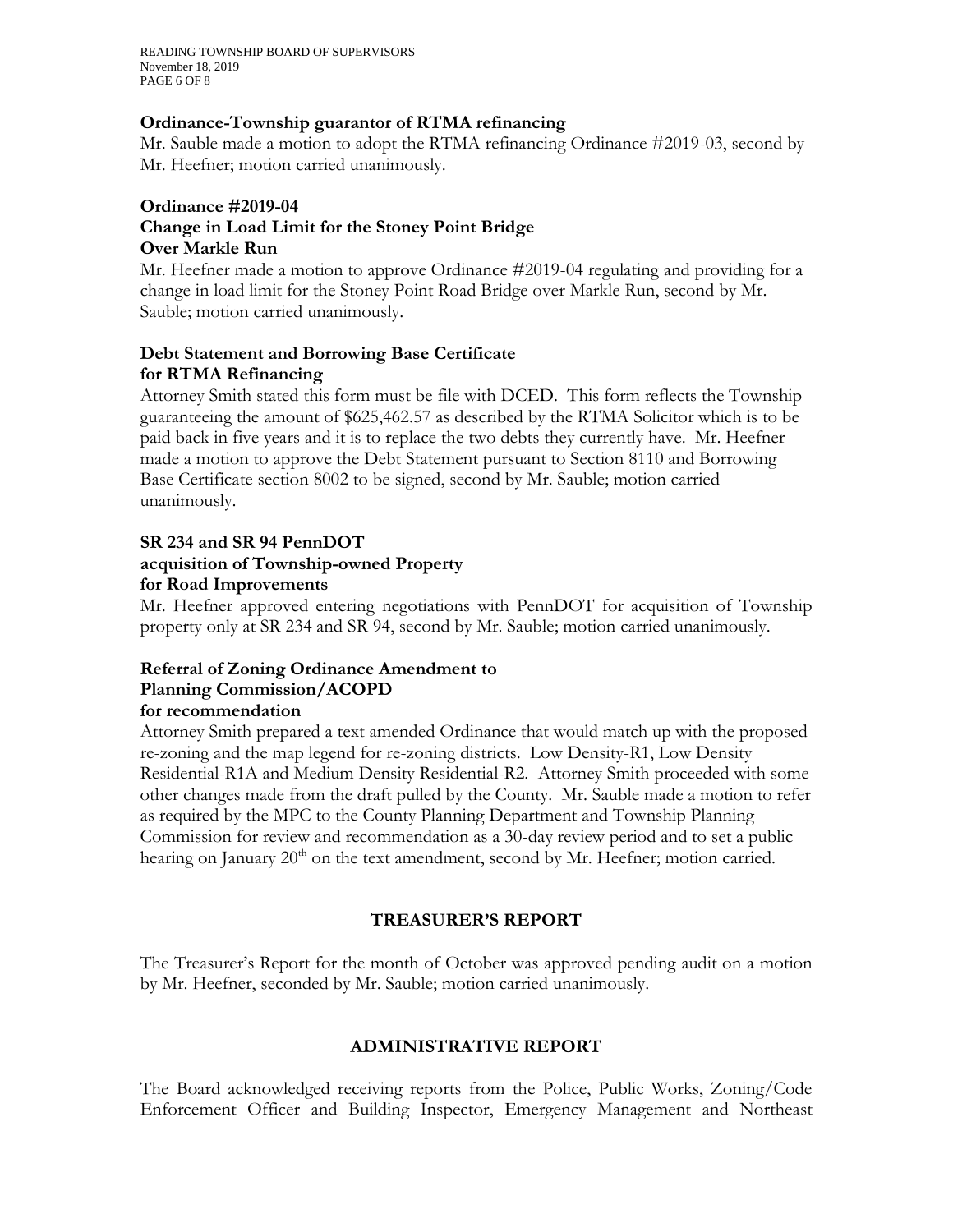Adams Fire & EMS, Lake Meade Municipal Authority and Rabbit Transit Financial Report for the month of October.

#### **Police Report**

Officer in Charge, Bill Ceravola supplied the Board with a detailed report of the Officer's time for the month of October. Officer Ceravola stated himself and Officer Morehead had driven 1857 miles, worked 325 hours. 30 hours for training, 10 overtime and 18 personal time hours. The Officers were in Lake Meade 28 times. There were 135 calls, 20 traffic stops and there were 23 traffic citations, 3 non traffic ticket for harassment, 7 fix it tickets and 1 juvenile arrest for domestic.

#### **Emergency Management and Fire Companies**

Tyler Butts stated East Berlin and Lake Meade recently merged. They now have four ambulances, one which is staffed twenty-four seven, twenty-five employee's and seven full time. They are working with the Townships they service to enter into a service agreement. These agreements will be a ten-year period and the stations will be manned 365 days a year. Mr. Butts stated their call volume is increasing and they are looking into the future. Chairman Holtzinger motioned to table the agreement upon a cure and dispute resolution can be added, second Mr. Heefner; motion carried unanimously.

Mr. Heefner made a motion to accept the administrative reports as submitted, second by Mr. Sauble; motion carried unanimously.

#### **SOLICITOR'S REPORT**

#### **Update Bakers School Road**

Attorney Smith stated she has drafted an Ordinance and she is working with the engineer to gather more information about the road. Attorney Smith hopes to have the Ordinance before the Board at the next Board of Supervisors meeting for review.

Attorney Smith stated the County has started sending inquires out to people in the clean and green program about doing sight inspections for verification the properties are meeting the nutrient management act requirements. This is a step to administer the Chesapeake Bay Plan.

#### **PUBLIC COMMENTS**

Harold & Becky Ruppert would like to thank the Board for hiring Attorney Smith as the new Solicitor.

Buzz Phillips commented on the EMS presentation that was made. United Hook and Ladder offered the Township a 10-year agreement and they turned it down. Chairman Holtzinger stated there was not a demand for money and that is why an exit clause will be added to the agreement.

Becky Mitchell stated when the Supervisors were referring to the Ordinance for the refinancing of the RTMA loan Mr. Heefner made a comment what choice do we have the precident has been set before us. Ms. Mitchell said she would like the Supervisors to